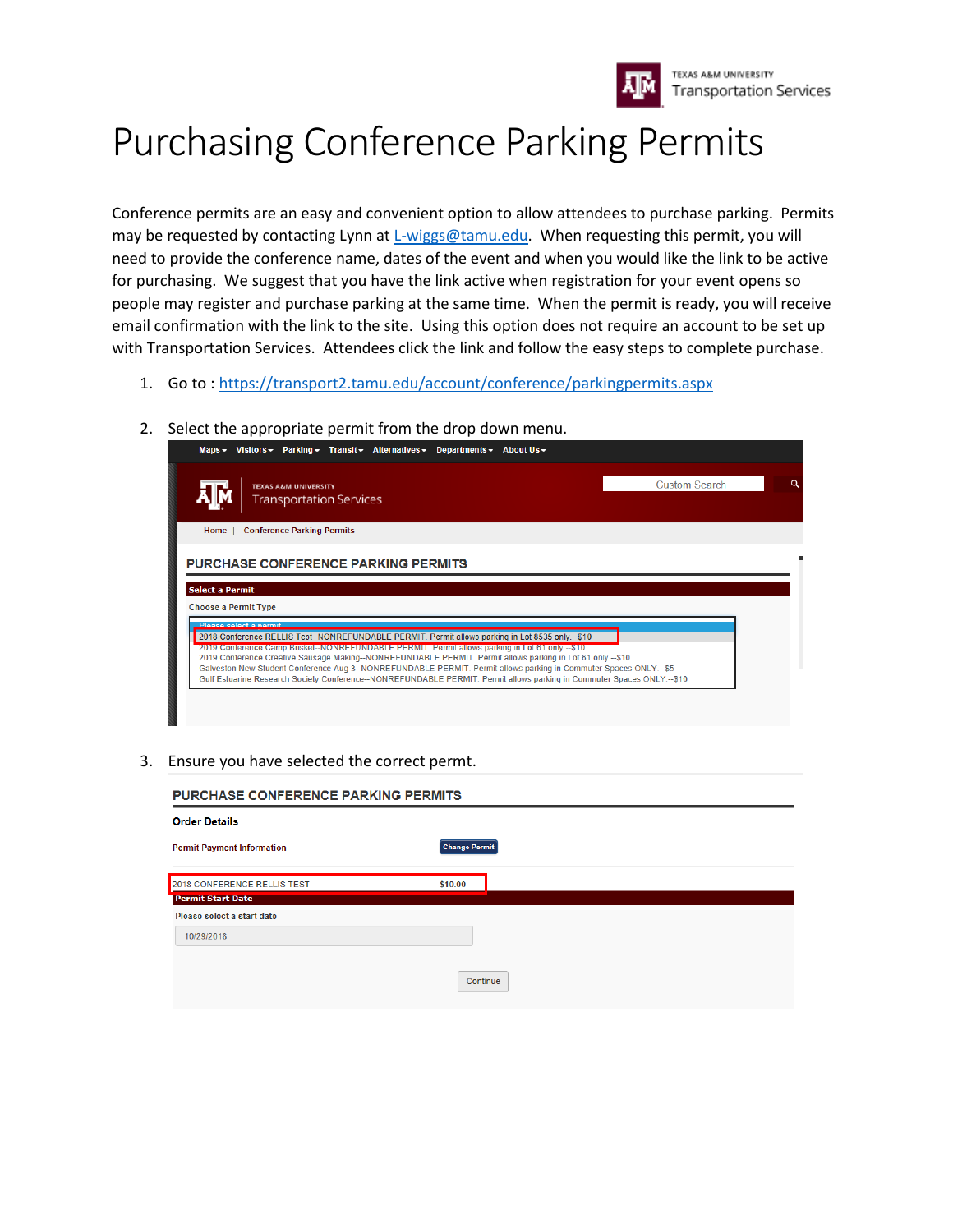

4. Enter the license plate associated with the vehicle that will be driven to the event.

| <b>Order Details</b>                                                                     |                                                                                                                                                               |
|------------------------------------------------------------------------------------------|---------------------------------------------------------------------------------------------------------------------------------------------------------------|
| <b>Permit Payment Information</b>                                                        | <b>Change Permit</b>                                                                                                                                          |
| <b>2018 CONFERENCE RELLIS TEST</b>                                                       | \$10.00                                                                                                                                                       |
| <b>Permit Start Date</b>                                                                 | <b>Change Start Date</b>                                                                                                                                      |
| <b>Start Date:</b>                                                                       | 10/29/2018                                                                                                                                                    |
| <b>Enter License Plate Number</b>                                                        |                                                                                                                                                               |
| you correctly enter the license plate number of the vehicle you will be using on campus. | Texas A & M is implementing new technology that will require adding the license plate number of the vehicle being registered to park on campus. Please ensure |
|                                                                                          |                                                                                                                                                               |
| License Plate:                                                                           |                                                                                                                                                               |
| <b>TXABC</b><br>×                                                                        |                                                                                                                                                               |
| Do not use a space or dash when entering license #.                                      |                                                                                                                                                               |
| State:                                                                                   |                                                                                                                                                               |
| <b>TEXAS</b><br>$\checkmark$                                                             |                                                                                                                                                               |
|                                                                                          |                                                                                                                                                               |
|                                                                                          |                                                                                                                                                               |
|                                                                                          | Continue                                                                                                                                                      |

5. Enter your email address. This system will still send a permit via email but remember that your license plate is your permit and there is no need to display the permit.

PURCHASE CONFERENCE PARKING PERMITS

| <b>Order Details</b>                 |                          |
|--------------------------------------|--------------------------|
| <b>Permit Payment Information</b>    | <b>Change Permit</b>     |
| <b>2018 CONFERENCE RELLIS TEST</b>   | \$10.00                  |
| <b>Permit Start Date</b>             | <b>Change Start Date</b> |
| <b>Start Date:</b>                   | 10/29/2018               |
| <b>Vehicle License Plate Number:</b> | <b>Change LP</b>         |
| Vehicle License Plate #:             | <b>TXABC TEXAS</b>       |
| <b>Enter Email Address</b>           |                          |
| <b>Your Email Address:</b>           |                          |
| I-wiggs@tamu.edu                     |                          |
| l-wiggs@tamu.edu                     |                          |
|                                      | Continue                 |
|                                      |                          |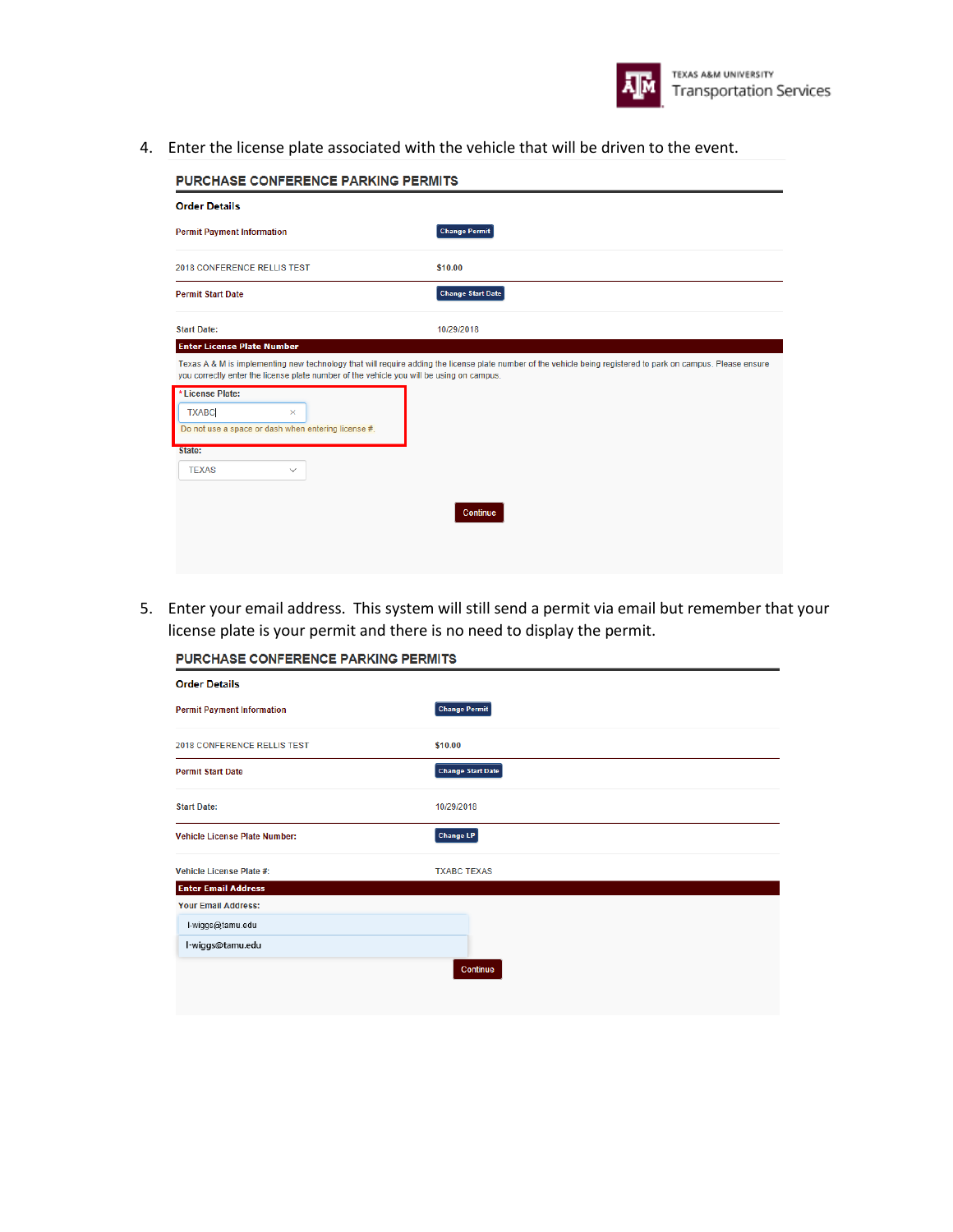

6. Verify order details are correct and click "Submit Order"

| <b>PURCHASE CONFERENCE PARKING PERMITS</b> |                          |  |
|--------------------------------------------|--------------------------|--|
| <b>Order Details</b>                       |                          |  |
| <b>Permit Payment Information</b>          | <b>Change Permit</b>     |  |
| <b>2018 CONFERENCE RELLIS TEST</b>         | \$10.00                  |  |
| <b>Permit Start Date</b>                   | <b>Change Start Date</b> |  |
| <b>Start Date:</b>                         | 10/29/2018               |  |
| <b>Vehicle License Plate Number:</b>       | <b>Change LP</b>         |  |
| <b>Vehicle License Plate #:</b>            | <b>TXABC TEXAS</b>       |  |
| <b>Email Address:</b>                      | <b>Change Email</b>      |  |
| <b>Email Address:</b>                      | I-wiggs@tamu.edu         |  |
|                                            | <b>Submit Order</b>      |  |

7. The payment amount will be displayed and click "Continue" to payment.

| <b>Payment Amount</b>                       |         |  |
|---------------------------------------------|---------|--|
| * Indicates required information            |         |  |
| Total Amount::                              | \$10.00 |  |
| Continue<br>Cancel This Payment Transaction |         |  |

8. After completing payment, you will return to the Transportation Services page and see your permit displayed. Your transaction is complete at that time.